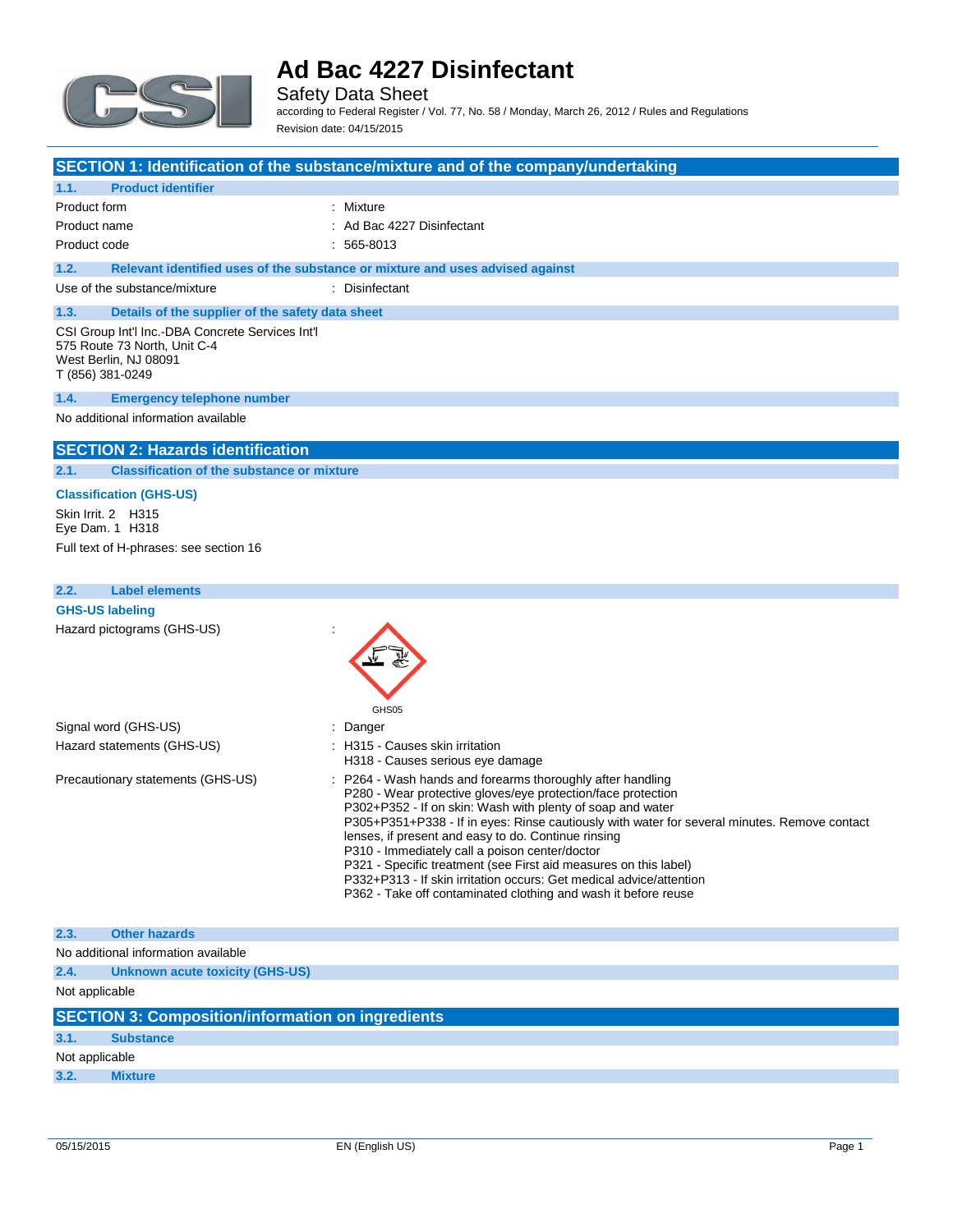#### Safety Data Sheet

according to Federal Register / Vol. 77, No. 58 / Monday, March 26, 2012 / Rules and Regulations

| <b>Name</b>      | <b>Product identifier</b> | $\frac{9}{6}$ | <b>Classification (GHS-US)</b>                                      |
|------------------|---------------------------|---------------|---------------------------------------------------------------------|
| Sodium carbonate | (CAS No) 497-19-8         | - 5           | Skin Corr. 1A. H314<br>Eve Irrit, 2A, H319<br>Aquatic Acute 3. H402 |

Full text of H-phrases: see section 16

| <b>SECTION 4: First aid measures</b>                                                                    |                                                                                                                                                                                                     |  |  |
|---------------------------------------------------------------------------------------------------------|-----------------------------------------------------------------------------------------------------------------------------------------------------------------------------------------------------|--|--|
| 4.1.<br><b>Description of first aid measures</b>                                                        |                                                                                                                                                                                                     |  |  |
| First-aid measures general                                                                              | : Never give anything by mouth to an unconscious person. If you feel unwell, seek medical<br>advice (show the label where possible).                                                                |  |  |
| First-aid measures after inhalation                                                                     | Allow victim to breathe fresh air. Allow the victim to rest.                                                                                                                                        |  |  |
| First-aid measures after skin contact                                                                   | Wash with plenty of soap and water. Wash contaminated clothing before reuse. If skin irritation<br>occurs: Get medical advice/attention. Specific treatment (see First aid measures on this label). |  |  |
| First-aid measures after eye contact                                                                    | : Rinse cautiously with water for several minutes. Remove contact lenses, if present and easy to<br>do. Continue rinsing. Immediately call a poison center or doctor/physician.                     |  |  |
| First-aid measures after ingestion                                                                      | : Rinse mouth. Do NOT induce vomiting. Obtain emergency medical attention.                                                                                                                          |  |  |
| 4.2.<br>Most important symptoms and effects, both acute and delayed                                     |                                                                                                                                                                                                     |  |  |
| Symptoms/injuries after skin contact                                                                    | : Causes skin irritation.                                                                                                                                                                           |  |  |
| Symptoms/injuries after eye contact                                                                     | : Causes serious eye damage.                                                                                                                                                                        |  |  |
| 4.3.<br>Indication of any immediate medical attention and special treatment needed                      |                                                                                                                                                                                                     |  |  |
| No additional information available                                                                     |                                                                                                                                                                                                     |  |  |
| <b>SECTION 5: Firefighting measures</b>                                                                 |                                                                                                                                                                                                     |  |  |
| <b>Extinguishing media</b><br>5.1.                                                                      |                                                                                                                                                                                                     |  |  |
| Suitable extinguishing media                                                                            | : Foam. Dry powder. Carbon dioxide. Water spray. Sand.                                                                                                                                              |  |  |
| Unsuitable extinguishing media                                                                          | : Do not use a heavy water stream.                                                                                                                                                                  |  |  |
| 5.2.<br>Special hazards arising from the substance or mixture                                           |                                                                                                                                                                                                     |  |  |
| No additional information available                                                                     |                                                                                                                                                                                                     |  |  |
| 5.3.<br><b>Advice for firefighters</b>                                                                  |                                                                                                                                                                                                     |  |  |
| Firefighting instructions                                                                               | : Use water spray or fog for cooling exposed containers. Exercise caution when fighting any<br>chemical fire. Prevent fire-fighting water from entering environment.                                |  |  |
| Protection during firefighting                                                                          | : Do not enter fire area without proper protective equipment, including respiratory protection.                                                                                                     |  |  |
| <b>SECTION 6: Accidental release measures</b>                                                           |                                                                                                                                                                                                     |  |  |
| 6.1.<br>Personal precautions, protective equipment and emergency procedures                             |                                                                                                                                                                                                     |  |  |
| 6.1.1.<br>For non-emergency personnel                                                                   |                                                                                                                                                                                                     |  |  |
| Emergency procedures                                                                                    | : Evacuate unnecessary personnel.                                                                                                                                                                   |  |  |
| 6.1.2.<br>For emergency responders                                                                      |                                                                                                                                                                                                     |  |  |
| Protective equipment                                                                                    | : Equip cleanup crew with proper protection.                                                                                                                                                        |  |  |
| <b>Emergency procedures</b>                                                                             | : Ventilate area.                                                                                                                                                                                   |  |  |
| 6.2.<br><b>Environmental precautions</b>                                                                |                                                                                                                                                                                                     |  |  |
| Prevent entry to sewers and public waters. Notify authorities if liquid enters sewers or public waters. |                                                                                                                                                                                                     |  |  |
| 6.3.<br>Methods and material for containment and cleaning up                                            |                                                                                                                                                                                                     |  |  |
| Methods for cleaning up                                                                                 | : Soak up spills with inert solids, such as clay or diatomaceous earth as soon as possible. Collect<br>spillage. Store away from other materials.                                                   |  |  |
| <b>Reference to other sections</b><br>6.4.                                                              |                                                                                                                                                                                                     |  |  |
| See Heading 8. Exposure controls and personal protection.                                               |                                                                                                                                                                                                     |  |  |
| <b>SECTION 7: Handling and storage</b>                                                                  |                                                                                                                                                                                                     |  |  |
| <b>Precautions for safe handling</b><br>7.1.                                                            |                                                                                                                                                                                                     |  |  |
| Precautions for safe handling                                                                           | : Wash hands and other exposed areas with mild soap and water before eating, drinking or                                                                                                            |  |  |
|                                                                                                         | smoking and when leaving work. Provide good ventilation in process area to prevent formation<br>of vapor.                                                                                           |  |  |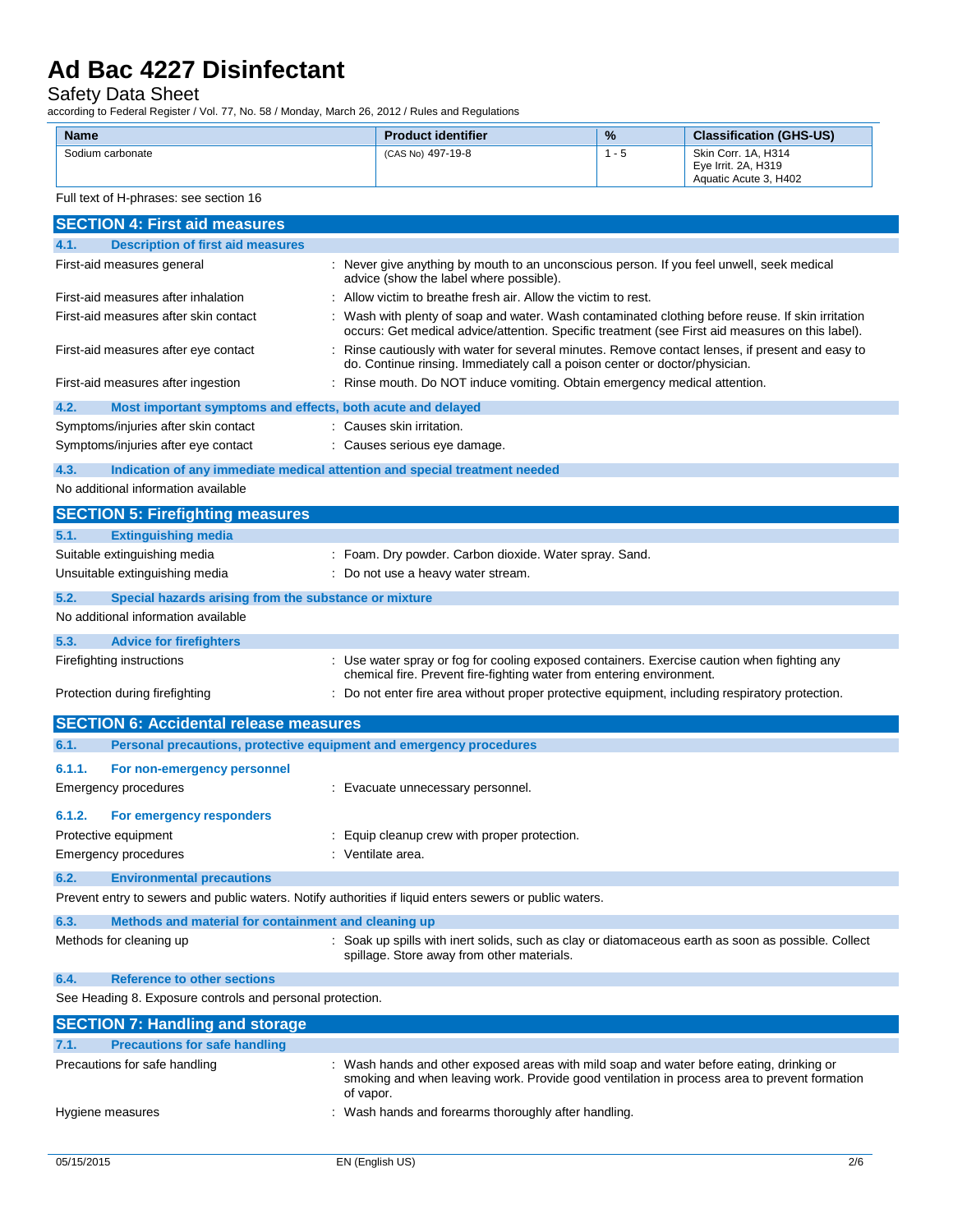Safety Data Sheet

according to Federal Register / Vol. 77, No. 58 / Monday, March 26, 2012 / Rules and Regulations

| 7.2. | Conditions for safe storage, including any incompatibilities |                                                                                                                                                                                                              |
|------|--------------------------------------------------------------|--------------------------------------------------------------------------------------------------------------------------------------------------------------------------------------------------------------|
|      | Storage conditions                                           | : Keep only in the original container in a cool, well ventilated place away from heat, hot surfaces,<br>sparks, open flame and other ignition sources. No smoking. Keep container closed when not in<br>use. |
|      | Incompatible products                                        | : Strong bases. Strong acids.                                                                                                                                                                                |
|      | Incompatible materials                                       | : Sources of ignition. Direct sunlight.                                                                                                                                                                      |

**7.3. Specific end use(s)**

No additional information available

| <b>SECTION 8: Exposure controls/personal protection</b> |                           |                |  |
|---------------------------------------------------------|---------------------------|----------------|--|
| 8.1.                                                    | <b>Control parameters</b> |                |  |
|                                                         | Ad Bac 4227 Disinfectant  |                |  |
| <b>ACGIH</b>                                            |                           | Not applicable |  |
| <b>OSHA</b>                                             |                           | Not applicable |  |
| Sodium carbonate (497-19-8)                             |                           |                |  |
| <b>ACGIH</b>                                            |                           | Not applicable |  |
| <b>OSHA</b>                                             |                           | Not applicable |  |

## **SECTION 9: Physical and chemical properties**

| Information on basic physical and chemical properties<br>9.1. |                                                                                                                                                      |
|---------------------------------------------------------------|------------------------------------------------------------------------------------------------------------------------------------------------------|
| Physical state                                                | $:$ Liquid                                                                                                                                           |
| Color                                                         | : Yellow                                                                                                                                             |
| Odor                                                          | lemon odor<br>٠                                                                                                                                      |
| Odor threshold                                                | : No data available                                                                                                                                  |
| pH                                                            | $: 11 - 12$                                                                                                                                          |
| Melting point                                                 | : No data available                                                                                                                                  |
| Freezing point                                                | : No data available                                                                                                                                  |
| Boiling point                                                 | $: 212 - 220$ °F                                                                                                                                     |
| Flash point                                                   | $: \geq 200$ °F                                                                                                                                      |
| Relative evaporation rate (butyl acetate=1)                   | : No data available                                                                                                                                  |
| Flammability (solid, gas)                                     | : No data available                                                                                                                                  |
| <b>Explosion limits</b>                                       | : No data available                                                                                                                                  |
| <b>Explosive properties</b>                                   | No data available<br>÷                                                                                                                               |
| Oxidizing properties                                          | : No data available                                                                                                                                  |
| Vapor pressure                                                | No data available<br>٠                                                                                                                               |
| Relative density                                              | : 1.06                                                                                                                                               |
| Relative vapor density at 20 °C                               | Same as water<br>$\bullet$                                                                                                                           |
| Solubility                                                    | Soluble in water.<br>Water: Solubility in water of component(s) of the mixture :<br>• : 22 g/100ml • : • : 103 g/100ml • : 42 g/100ml • : 66 g/100ml |
| Log Pow                                                       | : No data available                                                                                                                                  |
| Log Kow                                                       | No data available                                                                                                                                    |
| Auto-ignition temperature                                     | No data available                                                                                                                                    |
| Decomposition temperature                                     | No data available<br>÷                                                                                                                               |
|                                                               |                                                                                                                                                      |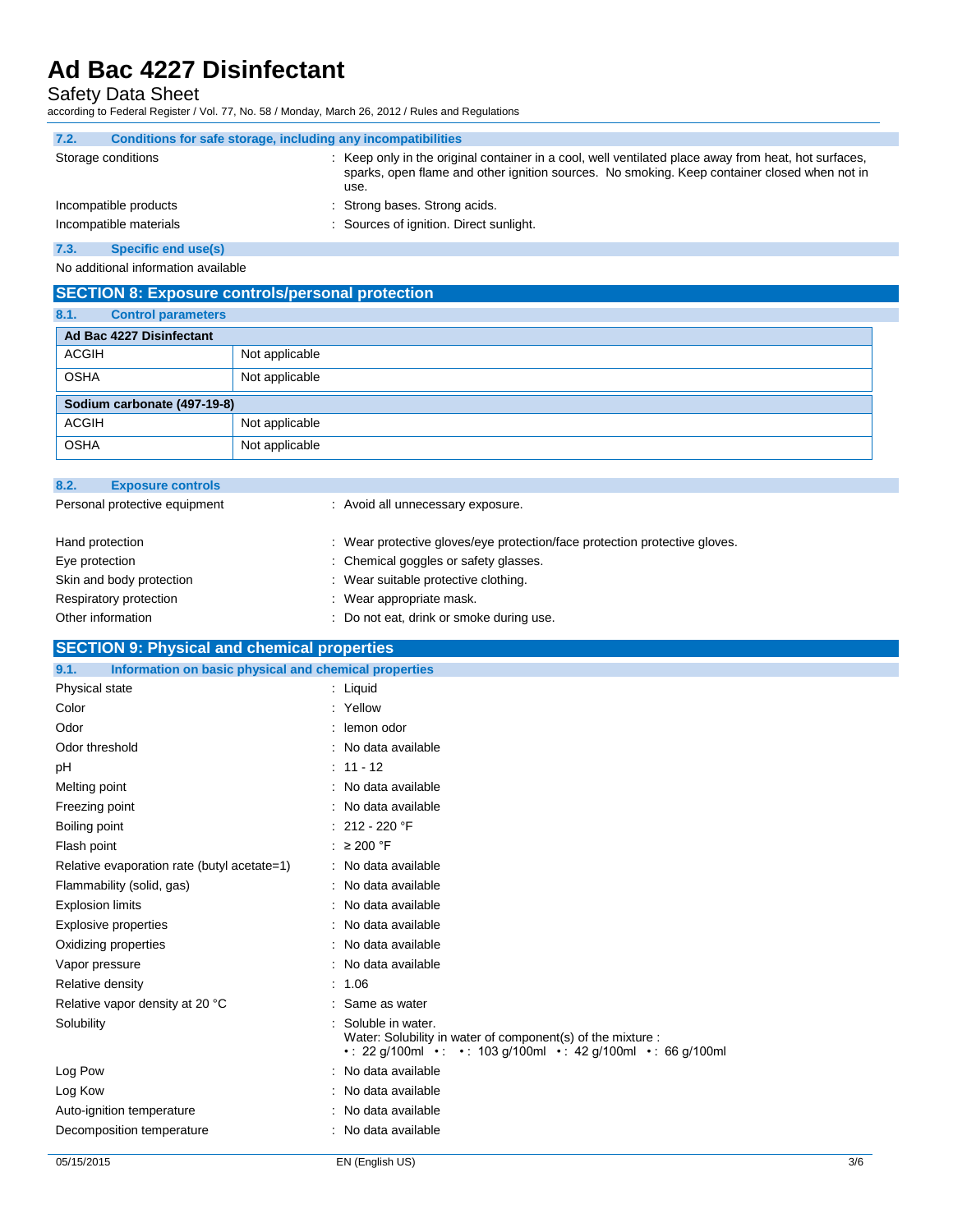### Safety Data Sheet

according to Federal Register / Vol. 77, No. 58 / Monday, March 26, 2012 / Rules and Regulations

| Viscosity                                        |                                                      | : No data available |  |
|--------------------------------------------------|------------------------------------------------------|---------------------|--|
|                                                  | Viscosity, kinematic                                 | : No data available |  |
|                                                  | Viscosity, dynamic                                   | : No data available |  |
| 9.2.                                             | <b>Other information</b>                             |                     |  |
|                                                  | No additional information available                  |                     |  |
|                                                  | <b>SECTION 10: Stability and reactivity</b>          |                     |  |
| 10.1.                                            | <b>Reactivity</b>                                    |                     |  |
|                                                  | No additional information available                  |                     |  |
| 10.2.                                            | <b>Chemical stability</b>                            |                     |  |
| Stable under normal conditions. Not established. |                                                      |                     |  |
| 10.3.                                            | <b>Possibility of hazardous reactions</b>            |                     |  |
| Not established.                                 |                                                      |                     |  |
| 10.4.                                            | <b>Conditions to avoid</b>                           |                     |  |
|                                                  | Direct sunlight. Extremely high or low temperatures. |                     |  |
| 10.5.                                            | <b>Incompatible materials</b>                        |                     |  |
| Strong acids. Strong bases.                      |                                                      |                     |  |
| 10.6.                                            | <b>Hazardous decomposition products</b>              |                     |  |
|                                                  | Fume, Carbon monoxide, Carbon dioxide.               |                     |  |
|                                                  | <b>SECTION 11: Toxicological information</b>         |                     |  |

**11.1. Information on toxicological effects**

Acute toxicity **in the case of the contract of the case of the contract of the contract of the contract of the contract of the contract of the contract of the contract of the contract of the contract of the contract of the** 

| 2800 mg/kg (Rat; Experimental value)                                |
|---------------------------------------------------------------------|
| > 2000 mg/kg (Rabbit; Experimental value)                           |
| 2800.000 mg/kg body weight                                          |
| : Causes skin irritation.                                           |
| pH: 11 - 12                                                         |
| : Causes serious eye damage.                                        |
| pH: 11 - 12                                                         |
| : Not classified                                                    |
| : Not classified                                                    |
| : Not classified                                                    |
| : Not classified                                                    |
| : Not classified                                                    |
| : Not classified                                                    |
| : Not classified                                                    |
| : Based on available data, the classification criteria are not met. |
| : Causes skin irritation.                                           |
| : Causes serious eye damage.                                        |
|                                                                     |

### **SECTION 12: Ecological information**

**12.1. Toxicity**

| Sodium carbonate (497-19-8)    |                                      |
|--------------------------------|--------------------------------------|
| LC50 fish 1                    | 300 mg/l (96 h; Lepomis macrochirus) |
| EC50 Daphnia 1                 | 424 mg/l (48 h; Daphnia magna)       |
| EC50 other aquatic organisms 1 | 14 mg/l (168 h; Plankton)            |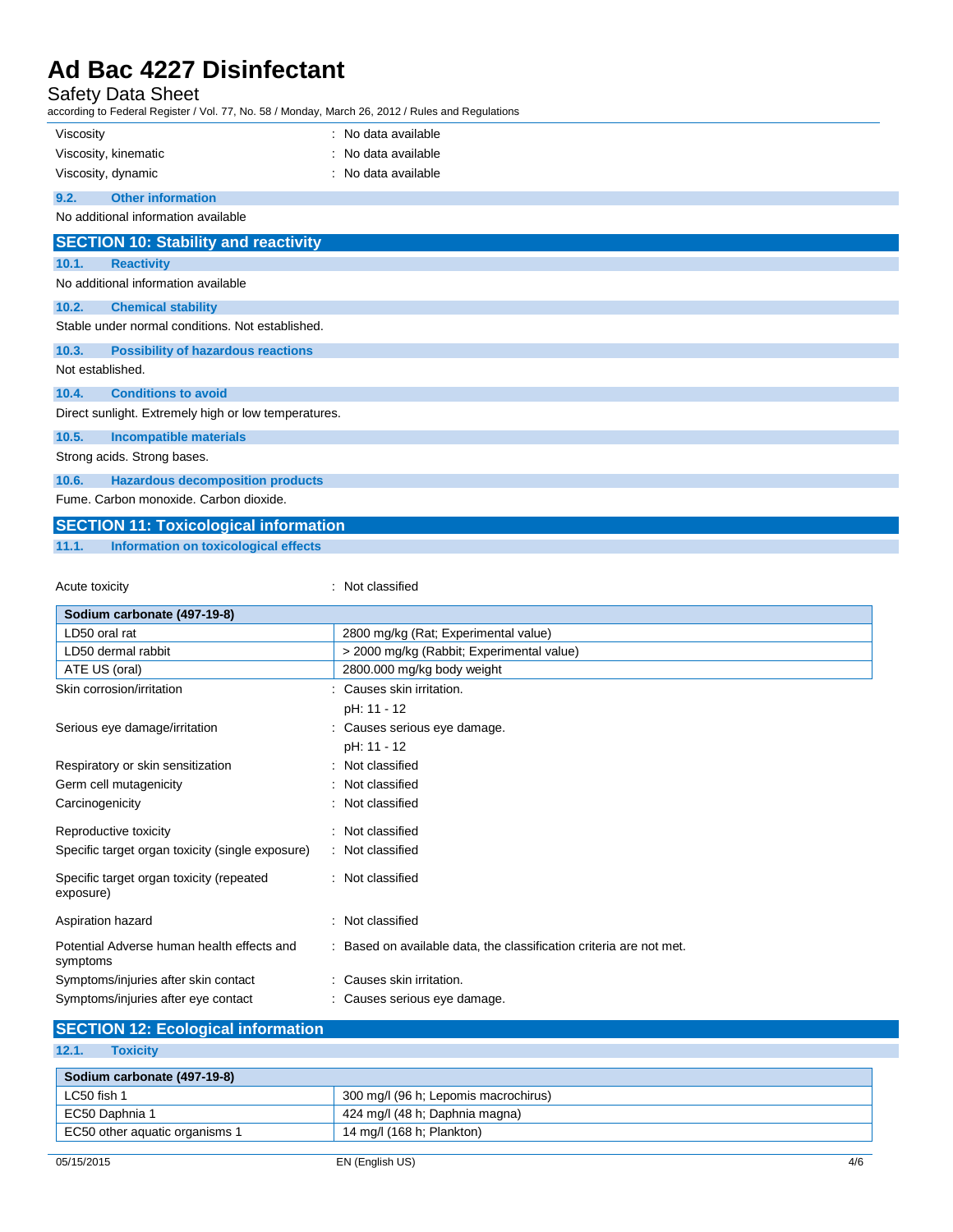Safety Data Sheet

according to Federal Register / Vol. 77, No. 58 / Monday, March 26, 2012 / Rules and Regulations

| Sodium carbonate (497-19-8)                                               |                                                                           |  |
|---------------------------------------------------------------------------|---------------------------------------------------------------------------|--|
| LC50 fish 2                                                               | 740 mg/l (96 h; Gambusia affinis)                                         |  |
| EC50 Daphnia 2                                                            | 265 mg/l (48 h; Daphnia magna)                                            |  |
| TLM fish 1                                                                | 300 ppm (96 h; Lepomis macrochirus)                                       |  |
| TLM other aquatic organisms 1                                             | 500 ppm (96 h; Daphnia magna)                                             |  |
| Threshold limit algae 1                                                   | 242 mg/l (5 days; Algae)                                                  |  |
| 12.2.<br><b>Persistence and degradability</b>                             |                                                                           |  |
| Ad Bac 4227 Disinfectant                                                  |                                                                           |  |
| Persistence and degradability                                             | Not established.                                                          |  |
| Sodium carbonate (497-19-8)                                               |                                                                           |  |
| Persistence and degradability                                             | Biodegradability: not applicable. Low potential for adsorption in soil.   |  |
| <b>ThOD</b>                                                               | Not applicable (inorganic)                                                |  |
| 12.3.<br><b>Bioaccumulative potential</b>                                 |                                                                           |  |
| Ad Bac 4227 Disinfectant                                                  |                                                                           |  |
| Bioaccumulative potential                                                 | Not established.                                                          |  |
| Sodium carbonate (497-19-8)                                               |                                                                           |  |
| Log Pow                                                                   | -6.19 (Estimated value)                                                   |  |
| Bioaccumulative potential                                                 | Low potential for bioaccumulation (Log Kow < 4).                          |  |
|                                                                           |                                                                           |  |
| 12.4.<br><b>Mobility in soil</b><br>No additional information available   |                                                                           |  |
|                                                                           |                                                                           |  |
| 12.5.<br><b>Other adverse effects</b>                                     |                                                                           |  |
| Effect on the global warming                                              | : No known ecological damage caused by this product.                      |  |
| Other information                                                         | : Avoid release to the environment.                                       |  |
|                                                                           |                                                                           |  |
| <b>SECTION 13: Disposal considerations</b>                                |                                                                           |  |
|                                                                           |                                                                           |  |
| 13.1.<br><b>Waste treatment methods</b>                                   |                                                                           |  |
| Waste disposal recommendations                                            | : Dispose in a safe manner in accordance with local/national regulations. |  |
| Ecology - waste materials                                                 | : Avoid release to the environment.                                       |  |
| <b>SECTION 14: Transport information</b>                                  |                                                                           |  |
|                                                                           |                                                                           |  |
| <b>Department of Transportation (DOT)</b>                                 |                                                                           |  |
| In accordance with DOT                                                    |                                                                           |  |
| Not regulated for transport<br><b>Additional information</b>              |                                                                           |  |
| Other information                                                         | : No supplementary information available.                                 |  |
|                                                                           |                                                                           |  |
|                                                                           |                                                                           |  |
| <b>ADR</b>                                                                |                                                                           |  |
| No additional information available                                       |                                                                           |  |
| <b>Transport by sea</b>                                                   |                                                                           |  |
| No additional information available                                       |                                                                           |  |
| <b>Air transport</b>                                                      |                                                                           |  |
| No additional information available                                       |                                                                           |  |
| <b>SECTION 15: Regulatory information</b>                                 |                                                                           |  |
| 15.1. US Federal regulations                                              |                                                                           |  |
| Sodium carbonate (497-19-8)                                               |                                                                           |  |
| Listed on the United States TSCA (Toxic Substances Control Act) inventory |                                                                           |  |
|                                                                           |                                                                           |  |
| 15.2. International regulations<br><b>CANADA</b>                          |                                                                           |  |
| No additional information available                                       |                                                                           |  |